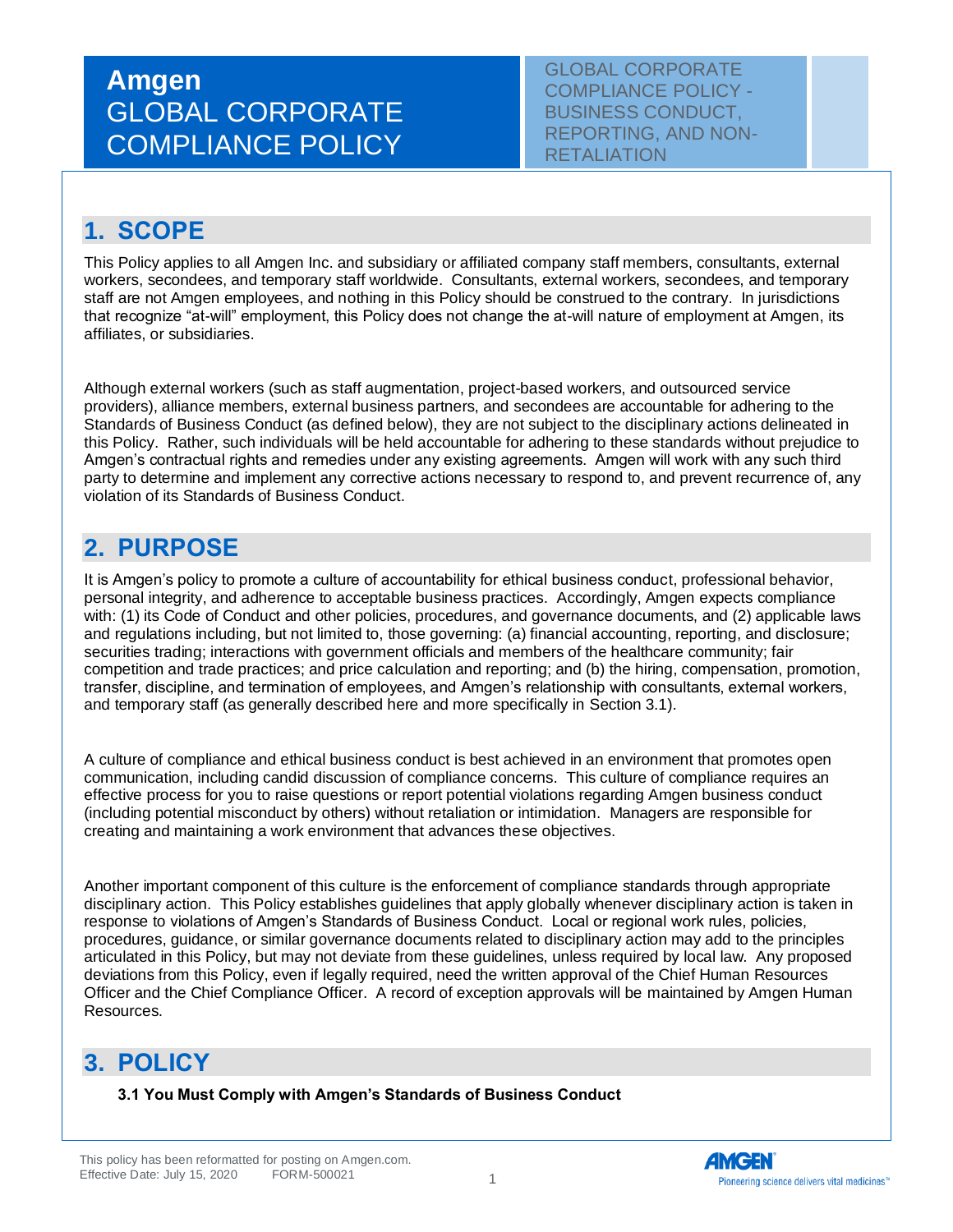GLOBAL CORPORATE COMPLIANCE POLICY - BUSINESS CONDUCT, REPORTING, AND NON-RETALIATION

#### **3.1.1 General Principles**

You are required to adhere to Amgen's Standards of Business Conduct. Those requirements include, but are not limited to:

- engaging in conduct toward customers, government employees, vendors, and others that is in accordance with professional norms
- engaging in conduct that promotes a professional environment
- adhering to accepted industry standards for specific professions (e.g., attorneys and accountants) when functioning as such a professional for Amgen
- detecting, preventing, and reporting known, reasonably suspected, or potential violations of Amgen's Standards of Business Conduct, or other serious wrongdoing or unethical conduct, including conduct inconsistent with the Amgen Values
- cooperating fully with an investigation into a possible violation of Amgen's Standards of Business Conduct (including making yourself available to investigators immediately as practicable upon request and providing complete and accurate information, including documents, recordings, other tangible information, and access to Amgen-issued electronic devices)
- cooperating fully with Amgen and its outside counsel in defending and prosecuting litigation on Amgen's behalf (including providing complete and truthful testimony and completely and truthfully responding to company requests for documents and other information)

#### **3.1.2 Amgen's Additional Expectations of Managers**

In addition to adhering to Amgen's Standards of Business Conduct, all managers must:

- ensure their staff know and follow Amgen's Standards of Business Conduct applicable to their activities and timely complete required training
- promote compliance with and prevent violations of Amgen's Standards of Business Conduct
- create a culture that encourages staff to prevent problems, raise concerns, and report issues

#### **3.1.3 Asking Questions About Compliance Requirements**

You are encouraged to ask questions about Amgen's policies, procedures, and practices, especially if you are unsure whether an action, activity, or decision is consistent with Amgen's Standards of Business Conduct or good business ethics in line with the Amgen Values. Section 4.0 "Questions and Reporting Violations" identifies some of the available resources to help you answer such questions.

#### **3.1.4 Reporting Possible Compliance Violations**

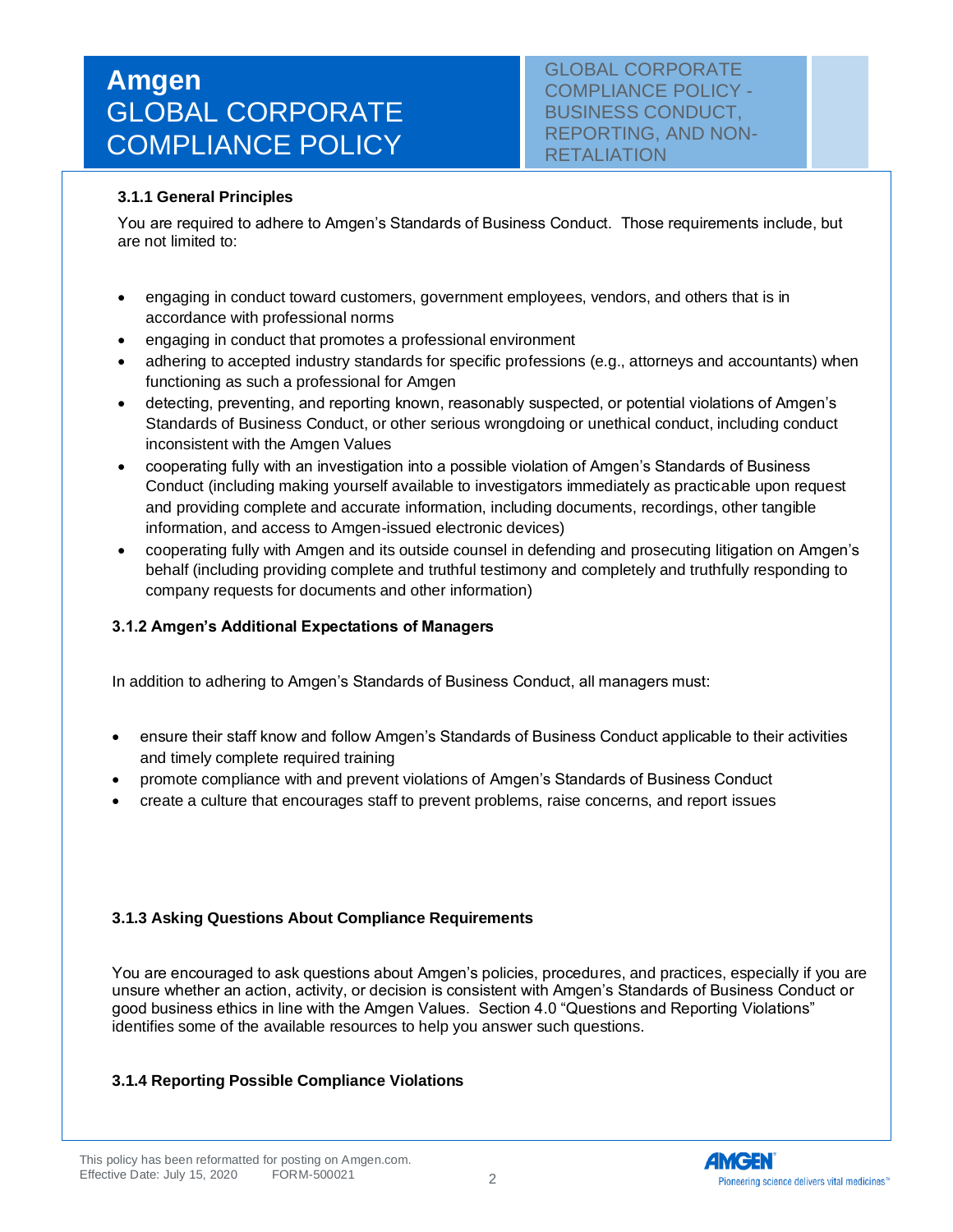GLOBAL CORPORATE COMPLIANCE POLICY - BUSINESS CONDUCT, REPORTING, AND NON-**RETALIATION** 

Generally, matters that must be reported include good-faith concerns regarding compliance issues or misconduct, including, but not limited to:

- violations of law or regulation
- violations of Amgen's Code of Conduct, policy, or other governance documents, particularly those regarding financial disclosures, accounting, accounting controls, and auditing matters
- any other serious wrongdoing or unethical conduct, including conduct that is inconsistent with the Amgen Values

If you detect a possible violation of Amgen's Standards of Business Conduct, Section 4.0 of this Policy and Amgen's Code of Conduct identify many options to report it (including the Business Conduct Hotline). Amgen takes all calls to the Business Conduct Hotline seriously, including determining whether investigation or remedial action is necessary.

In the U.S. and most other locations, calls to the Business Conduct Hotline may be made anonymously, but local laws in some countries discourage or prohibit anonymous reporting. In addition, some countries restrict the scope of what may be reported via a hotline, such as allowing only reports of accounting and financial irregularities. Consult the dialing instructions for country-specific rules.

When you call the Business Conduct Hotline, you will be asked to provide details of the incident or issue being reported. To thoroughly investigate a report and facilitate follow-up questions, Amgen may need to ask you to disclose your identity, to authorize the disclosure of your identity (or information that could result in your identification) to others, and/or provide additional information regarding the incident or issue being reported. If you decide not to provide such information, Amgen might not be able to investigate the matter fully and/or take remedial action.

Nothing in this Policy prohibits you from reporting possible violations of law or regulation to any federal, state, or local governmental agency or entity, or from making other disclosures that are protected under applicable law or regulation.

#### **3.1.5 Prohibition Against Retaliation**

This Policy prohibits any form of retaliation against or intimidation of anyone for their good faith:

- reporting of a compliance concern
- objection to conduct that may constitute a compliance concern
- participation in any investigation or other proceeding related to a potential compliance concern
- engagement in any other conduct that may be considered protected activity under applicable law or regulation,

even if Amgen concludes that there was no violation. The scope of this prohibition against retaliation extends to reports made through the Business Conduct Hotline or any other appropriate means.

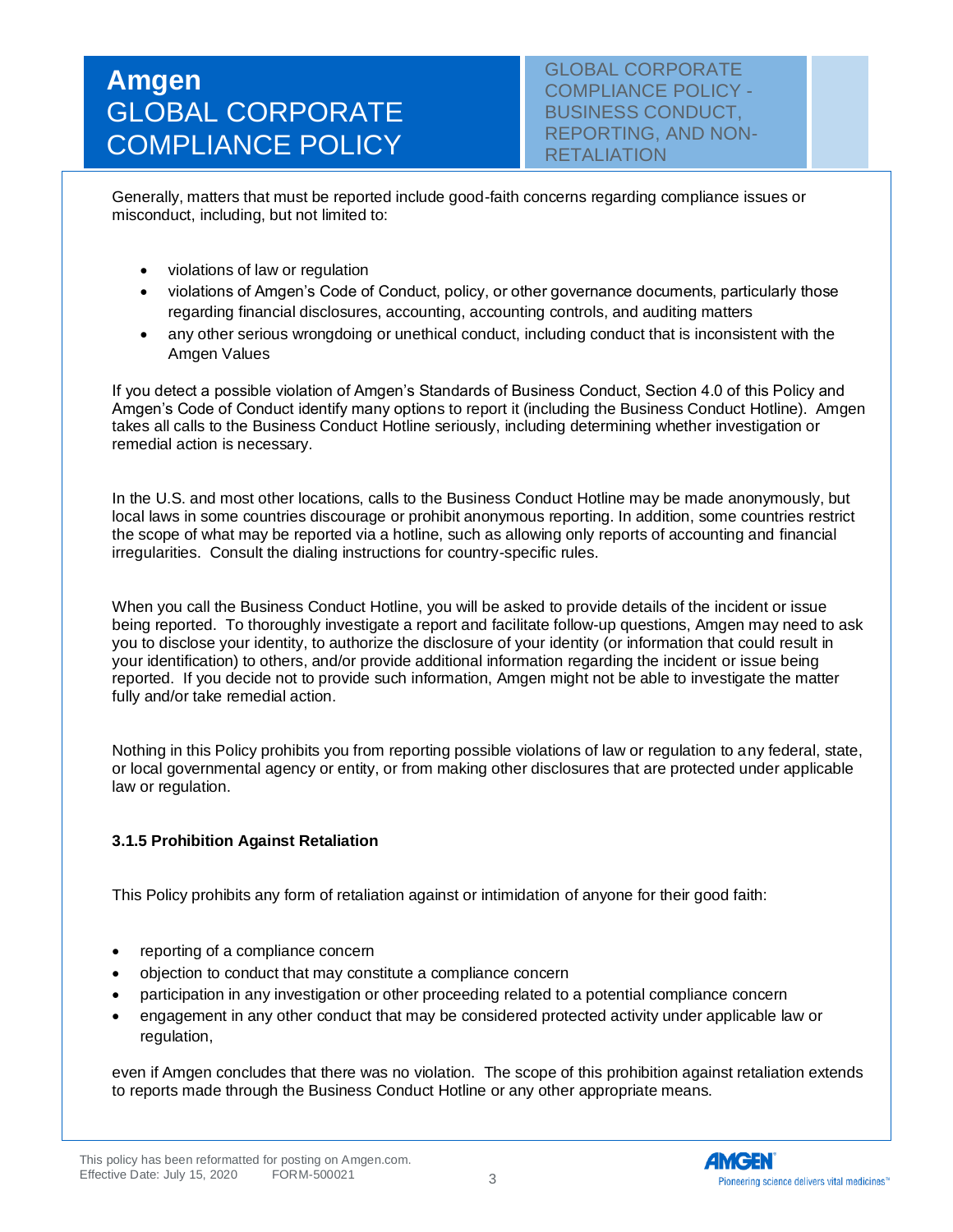GLOBAL CORPORATE COMPLIANCE POLICY - BUSINESS CONDUCT, REPORTING, AND NON-RETALIATION

If you retaliate against or intimidate anyone in violation of this Policy, you will be subject to disciplinary action, up to and including termination, to the extent permitted by local laws. Retaliation against another person for reporting actual or potential violations of law or regulation, participating in an investigation or other related proceeding, or for any other act that may constitute protected activity may also subject you to criminal and/or civil liability under U.S. federal and state laws and the laws of other countries.

#### **3.2 Disciplinary Actions May Be Imposed for Violations of Amgen's Standards of Business Conduct**

Failure to adhere to Amgen's Standards of Business Conduct may lead to disciplinary action, up to and including termination of employment, to the extent permitted by local laws. Examples of actions or omissions that may result in disciplinary action include, but are not limited to:

- authorizing or participating in a violation of, or requesting or directing another person to violate Amgen's Standards of Business Conduct, including, but not limited to:
	- $\circ$  offensive conduct toward customers, government employees, vendors, or others
	- $\circ$  failure to adhere to accepted industry standards for specific professions (e.g., attorneys and accountants) when functioning as such a professional for Amgen
	- o conduct that fails to promote a professional environment
	- $\circ$  discrimination in any phase of the employment relationship on the basis of any legallyprotected attribute, status, or characteristic, including, but not limited to: race, color, national origin, ethnicity, gender, gender identity, sexual orientation, religion, age, marital status, disability, and disabled veteran or veteran of war
	- o harassment of any kind, including sexual harassment
	- o intimidation or retaliation
- negligently failing to detect or prevent a violation of Amgen's Standards of Business Conduct
- failing to timely report a known, reasonably suspected, or potential violation of Amgen's Standards of Business Conduct or other serious wrongdoing or unethical conduct, including conduct inconsistent with the Amgen Values
- failing to cooperate fully with an investigation into a possible violation of Amgen's Standards of Business **Conduct**
- retaliating against anyone for (1) reporting a possible violation of Amgen's Standards of Business Conduct, (2) preventing or opposing conduct in violation of Amgen's Standards of Business Conduct, or (3) cooperating in an investigation regarding such possible violations
- making a knowingly false or bad-faith accusation involving an alleged violation of Amgen's Standards of Business Conduct
- (for managers) failing to fulfill the managerial responsibilities described in this Policy

It is Amgen's practice to conduct an inquiry into an alleged violation of its Standards of Business Conduct in accordance with local procedures and applicable laws. To the extent permitted by applicable laws, Amgen reserves the right to take whatever disciplinary and other measures it determines in its sole discretion to be appropriate in any situation, including, but not limited to: